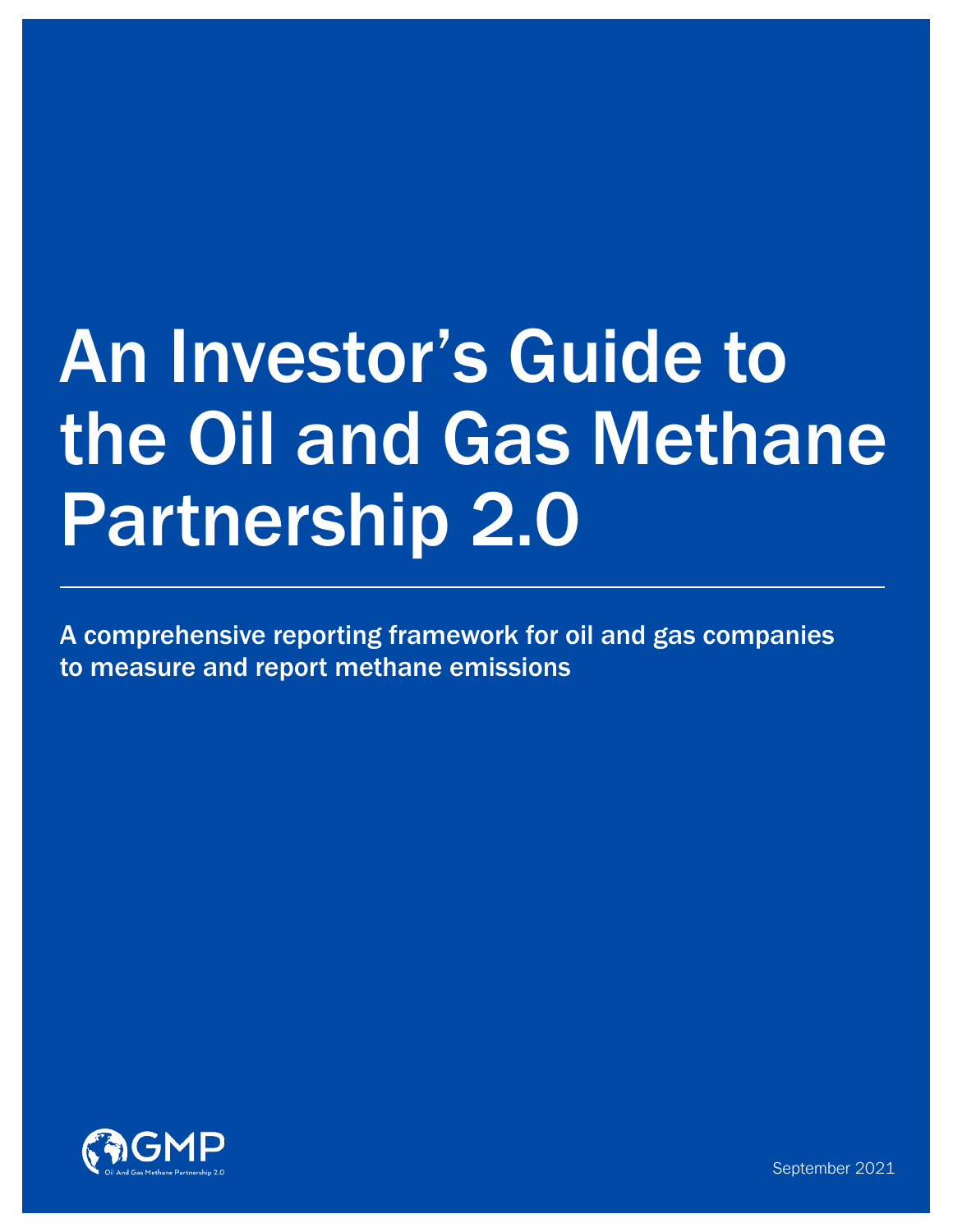### **Overview**

### Methane emissions from oil and gas operations present an urgent and material financial risk to institutional investors.

A powerful agent of near-term warming over 80 times more potent than carbon dioxide, methane emissions exacerbate the climate crisis, undermining the long-term stability of investment portfolios across asset classes. $1$  As the world seeks to transition to a decarbonized energy system, the oil and gas industry and its investors will face escalating policy, legal, and market risks if these emissions are not curtailed.<sup>2,3</sup>

For governments, companies, and financiers committed to net-zero, reducing oil and gas methane emissions represents the single fastest, most costeffective way to slow the rate of warming right now.<sup>4</sup> However, the oil and gas industry faces a methane emission data challenge. Despite increasing numbers of reduction targets within the industry, current standards for estimating and disclosing methane levels provide limited insights to stakeholders.

Traditional estimates of methane from oil and gas production have been found to underestimate emissions by 60% or more.<sup>5</sup> In certain oil and gas basins, studies have found emission rates to be more than 10 times higher than industry disclosed figures, misrepresenting any reported progress.<sup>6,7</sup>

#### The Oil and Gas Methane Partnership 2.0 (OGMP),

managed by the United Nations Environment Programme (UNEP), provides a reporting framework for oil and gas companies to accurately measure and report their methane emissions. The framework offers a transparent and standardized reporting protocol, allowing stakeholders to credibly differentiate industry leaders and laggards. The goal is to enable the oil and gas industry to realize deep reductions in methane emissions over the next decade in a way that is transparent to civil society, governments, and their investors.

Better quality emissions data also allows operators to accurately understand and characterize methane emissions from their assets, informing a more effective mitigation strategy. Without measured data, companies may misallocate capital to less impactful and less costeffective mitigation opportunities.

1 [https://www.edf.org/climate/methane-crucial](https://www.edf.org/climate/methane-crucial-opportunity-climate-fight )[opportunity-climate-fight](https://www.edf.org/climate/methane-crucial-opportunity-climate-fight )

2 [https://www.blackrock.com/uk/individual/](https://www.blackrock.com/uk/individual/larry-fink-ceo-letter  ) [larry-fink-ceo-letter](https://www.blackrock.com/uk/individual/larry-fink-ceo-letter  )

3 [https://www.morningstar.com/features/esg](https://www.morningstar.com/features/esg-risk?promo_name=mstartcom_content&promo_position=esg&promo_creative=ad)[risk?promo\\_name=mstartcom\\_content&promo\\_](https://www.morningstar.com/features/esg-risk?promo_name=mstartcom_content&promo_position=esg&promo_creative=ad) [position=esg&promo\\_creative=ad](https://www.morningstar.com/features/esg-risk?promo_name=mstartcom_content&promo_position=esg&promo_creative=ad)

4 [https://www.washingtonpost.com/climate](https://www.washingtonpost.com/climate-environment/2021/04/27/cut-methane-emissions-30-percent/  )[environment/2021/04/27/cut-methane](https://www.washingtonpost.com/climate-environment/2021/04/27/cut-methane-emissions-30-percent/  )[emissions-30-percent/](https://www.washingtonpost.com/climate-environment/2021/04/27/cut-methane-emissions-30-percent/  )

5 [https://science.sciencemag.org/](https://science.sciencemag.org/content/361/6398/186.full?ijkey=42lcrJ/vdyyZA&keytype=ref&siteid=sci ) [content/361/6398/186.full?ijkey=42lcrJ/](https://science.sciencemag.org/content/361/6398/186.full?ijkey=42lcrJ/vdyyZA&keytype=ref&siteid=sci ) [vdyyZA&keytype=ref&siteid=sci](https://science.sciencemag.org/content/361/6398/186.full?ijkey=42lcrJ/vdyyZA&keytype=ref&siteid=sci )

6 [https://acp.copernicus.org/preprints/acp-](https://acp.copernicus.org/preprints/acp-2020-1175/ )[2020-1175/](https://acp.copernicus.org/preprints/acp-2020-1175/ )

7 [https://oilandgasclimateinitiative.com/]( https://oilandgasclimateinitiative.com/ogci-reports-significant-progress-on-aggregate-upstream-methane-and-carbon-intensity-targets/) [ogci-reports-significant-progress-on-aggregate]( https://oilandgasclimateinitiative.com/ogci-reports-significant-progress-on-aggregate-upstream-methane-and-carbon-intensity-targets/)[upstream-methane-and-carbon-intensity-targets/]( https://oilandgasclimateinitiative.com/ogci-reports-significant-progress-on-aggregate-upstream-methane-and-carbon-intensity-targets/)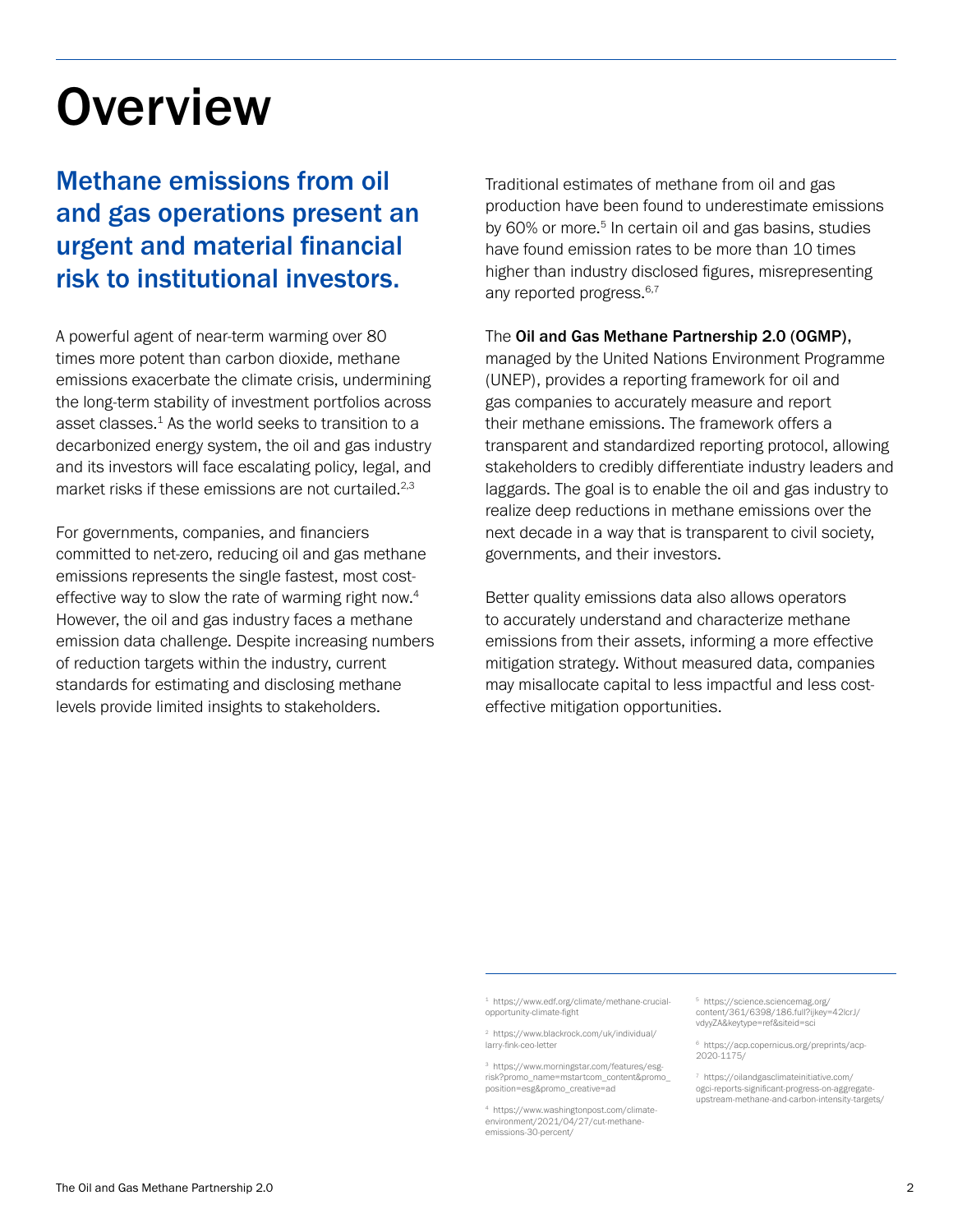# Key Takeaways

The OGMP represents a step change in the quality of methane emissions reporting from the energy sector for a few key reasons:

- For the first time, participating companies are committing to regularly measure their methane emissions using strict science-based standards as opposed to using engineering estimates, which have been shown to significantly underestimate the actual problem.
- Companies will be reporting all material methane emissions across all assets. This includes not only a company's own operations, but also the many joint ventures responsible for a substantial share of their production.<sup>8</sup>
- $\blacktriangleright$ The reporting framework standardizes a rigorous and transparent emissions accounting practice so that company performance against targets, and performance against their peers, can be compared.

To mitigate climate risk and ensure best-in-class reporting of methane emissions, investors can constructively engage with portfolio companies, encouraging them to:

- Join the OGMP, the only direct measurement-based reporting framework for methane emissions from the oil and gas sector, covering operated and nonoperated assets along all segments of the value chain.
- Achieve "Gold Standard" reporting under the OGMP framework with the vast majority of assets reported at Level 4 and Level 5.
- $\blacktriangleright$ Set, meet, and report on ambitious, near-term methane reduction targets:
	- $\circ$ a 'near zero' emissions intensity, such as the Oil and Gas Climate Initiative collective average target for upstream operations of 0.25% by 2025; or alternatively
	- 45% emissions reductions in methane emissions below estimated 2015 levels by 2025, with 60-75% reductions by 2030.

### Further Reading



OGMP 2.0 Signatories and Member List http://ogmpartnership.com/partners

OGMP 2.0 Reporting Framework [http://ogmpartnership.com/sites/](http://ogmpartnership.com/sites/default/files/files/OGMP_20_Reporting_Framework.pdf) [default/files/files/OGMP\\_20\\_](http://ogmpartnership.com/sites/default/files/files/OGMP_20_Reporting_Framework.pdf) [Reporting\\_Framework.pdf](http://ogmpartnership.com/sites/default/files/files/OGMP_20_Reporting_Framework.pdf)

8 <https://business.edf.org/insights/emission-omission/>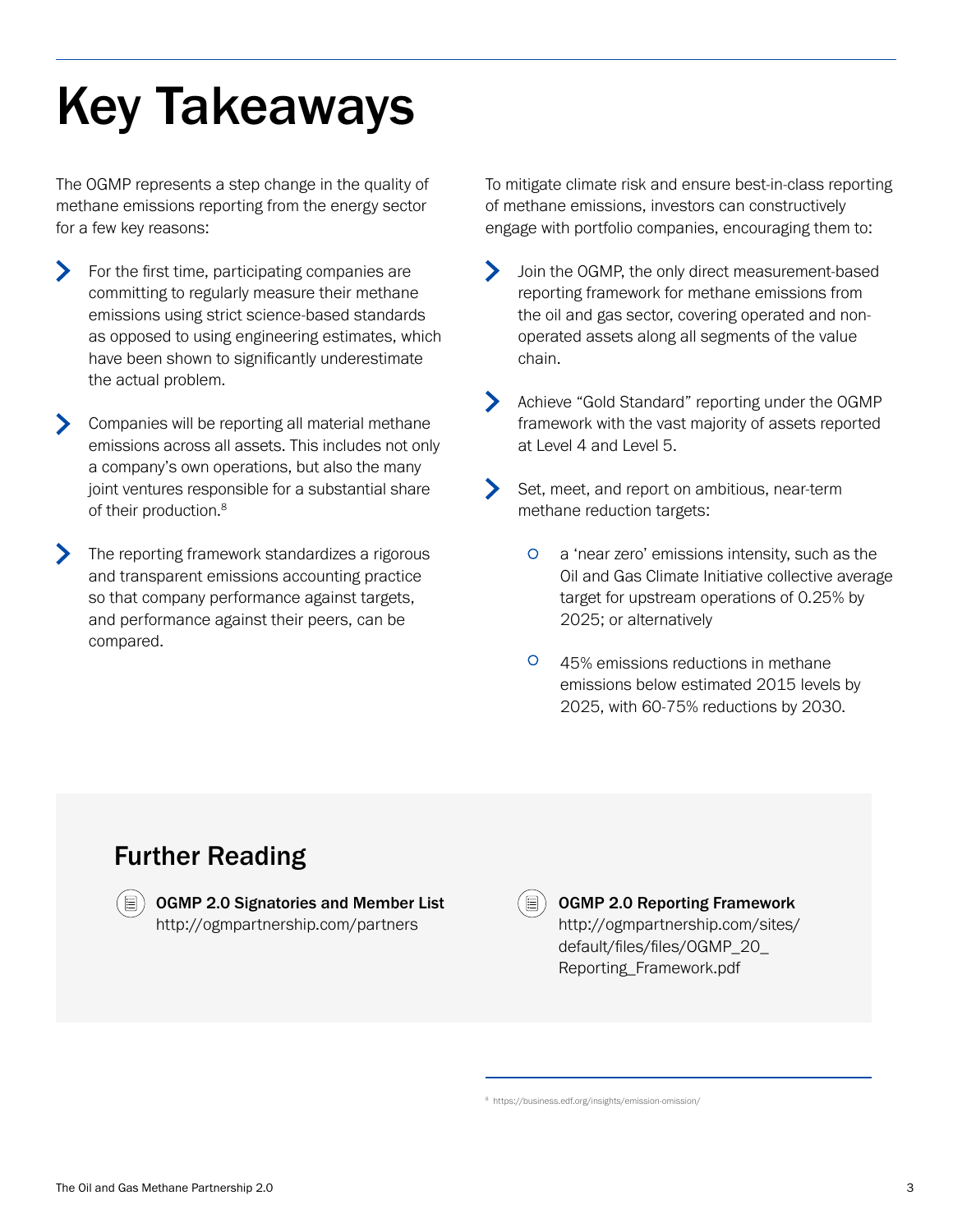### What is the Oil and Gas Methane Partnership?

A global multi-stakeholder partnership with over 70 member companies, representing more than 30% of global oil and gas production, in over 30 countries across 6 continents.



Offering guidance to the oil and gas industry and its stakeholders on methane emissions disclosure, including:

- $\checkmark$  Comprehensive, measurement-based reporting for methane emissions from the oil and gas industry
- $\vee$  Operational best practice protocols to help measure, manage, and mitigate methane emissions

Informing methane policy under consideration in the European Union, including standards potentially extending to all gas consumed in the Union.



"[The OGMP] is the best existing vehicle for improving measurement reporting and verification capability in the energy sector."

European Commission, EU Strategy to Reduce Methane Emissions

<sup>&</sup>lt;sup>9</sup> Rystad 2018 data, including production from assets operated by OGMP members and production from assets not operated by an OGMP member but where at least one member holds more than 5% equity.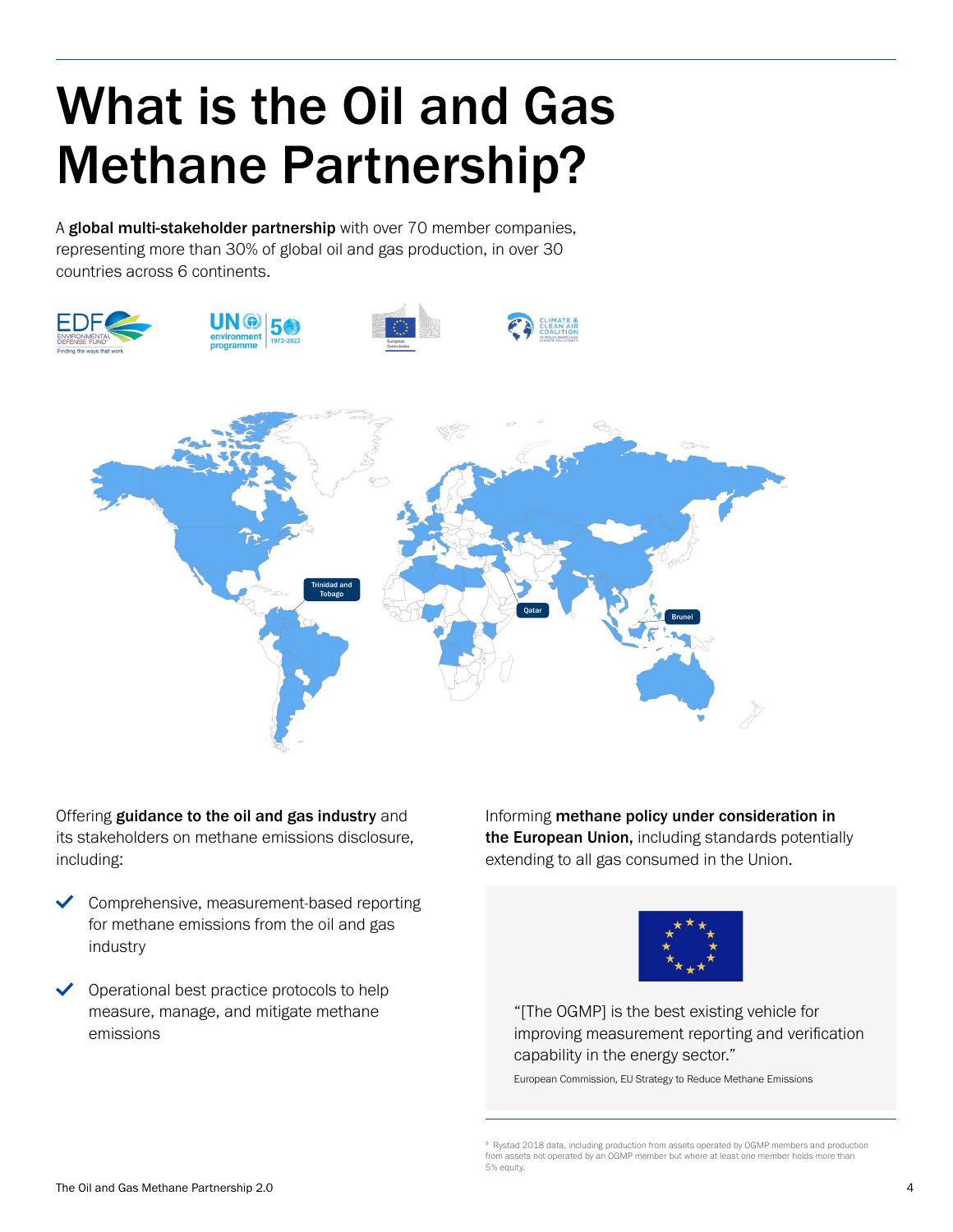### How does it work?

Upon joining, member companies announce their own methane reduction targets to UNEP, which are encouraged to be consistent with the overall targets for the industry.

These targets will be reviewed by companies on a periodic basis and should be modified to stay aligned with evolving industry best practices.

Member companies then report on methane emissions along 5 levels of reporting, increasing in granularity by quantification methodology, level and sources of geography, and uncertainty in quantification.

| <b>Reporting requirements</b> |                                                                 |                                                                                                                                                                               | Implications for investors                                                                                                                                                                                                                                                                                                         |  |  |
|-------------------------------|-----------------------------------------------------------------|-------------------------------------------------------------------------------------------------------------------------------------------------------------------------------|------------------------------------------------------------------------------------------------------------------------------------------------------------------------------------------------------------------------------------------------------------------------------------------------------------------------------------|--|--|
| Level 1                       | Venture or<br>Asset<br>Reporting                                | • Single, consolidated reported emissions number<br>• Based on generic emissions factors                                                                                      | A single emissions factor-based number offers limited data<br>credibility, allowing investors little to no insight into actual<br>company performance.                                                                                                                                                                             |  |  |
| Level <sub>2</sub>            | <b>Emissions</b><br>Category                                    | • Emissions reported based on IOGP and Marcogas<br>defined emissions categories<br>• Based on generic emissions factors                                                       | Broad emissions reporting categories can offer more<br>granularity than a single figure, but reliance on emissions<br>factors still provides limited accuracy.                                                                                                                                                                     |  |  |
| Level 3                       | Generic<br><b>Emission</b><br>Source<br>Level                   | • Emissions reported by detailed source type<br>• Based on generic emissions factors                                                                                          | Generic source-level emissions factors can help identify certain<br>non-fugitive emission sources, but broadly misrepresent the<br>scope and distribution of emissions, constraining data driven<br>ESG investment decisions and limiting companies' ability to<br>identify the most cost-effective mitigation options.            |  |  |
| Level 4                       | Company-<br><b>Specific</b><br><b>Emissions</b><br>Source Level | • Emissions reported by detailed source type using<br>company-specific emissions and activity factors<br>• Based on direct measurement methodologies                          | Measurement-based source-level emission factors offer<br>companies valuable insight into the distribution of emissions<br>- aiding in mitigation efforts - but they alone cannot deliver a<br>comprehensive, accurate estimate. Greater assurance<br>and accuracy can only be provided with additional site-level<br>measurements. |  |  |
| Level <sub>5</sub>            | <b>Site Level</b>                                               | • Emissions reported at a site or facility level,<br>typically through the use of sensors mounted<br>on a mobile platform<br>• Based on direct measurement methodologies      | Site level measurement provides a "top-down" view of<br>methane emissions at a site or a cluster of sites. These<br>measurements alone cannot provide a comprehensive<br>picture of emissions but ensure the magnitude of emissions<br>measured from source-level measurements is reasonable.                                      |  |  |
| Gold<br><b>Standard</b>       | Level 4 and 5<br><b>Reconciliation</b>                          | • "Bottom-up" source-level (Level 4) reporting is<br>reconciled with "top-down" site level emissions<br>measurements (Level 5)<br>• Based on direct measurement methodologies | "Integrates "bottom-up" source-level reporting, with<br>independent "top-down" site-level measurements, taken<br>from a representative sample of facilities. This independent<br>verification of reported emissions improves accuracy and<br>offers investors the highest assurances of data integrity.                            |  |  |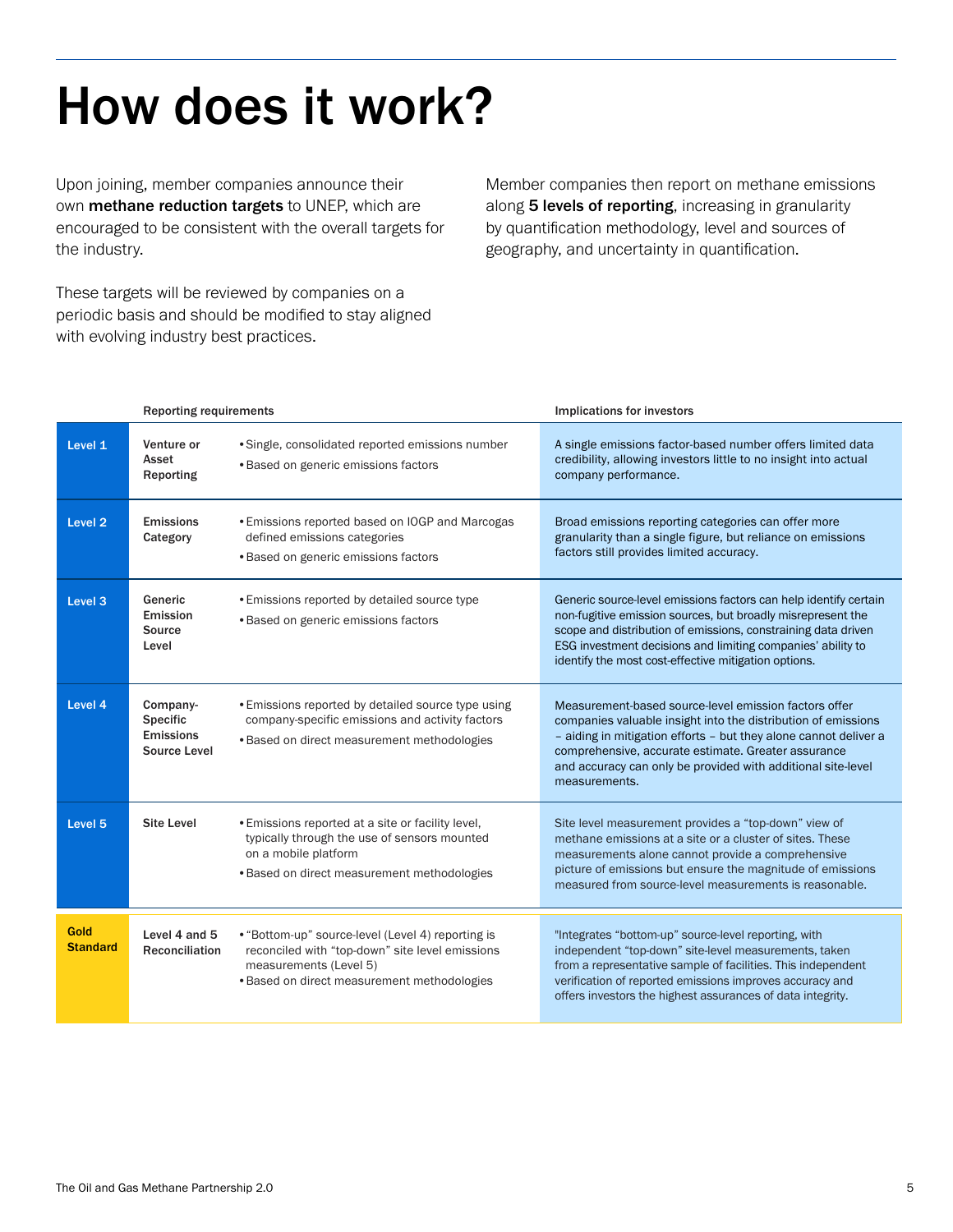Companies progress along the reporting framework, increasing the accuracy of reported emissions with each level, with the goal of achieving "Gold Standard" reporting, the highest reporting level under OGMP. Gold Standard reporting is achieved once companies empirically reconcile measurements at source (Level 4) and site (Level 5) level for the vast majority of their assets.

Under the framework, member companies have three years to achieve Gold Standard compliance for operated assets and five years for non-operated assets. However, in the interim, Gold Standard pathway is awarded to companies that demonstrate a credible and explicit path towards Level 4/5 reporting within 3 years for operated assets, and 5 years for non-operated assets.



As a final step, emissions reporting from OGMP member companies will be incorporated into the United Nations Environment Programme's International Methane Emissions Observatory (IMEO). IMEO will aggregate and analyze OGMP member data with emissions data from commissioned science studies, satellite data, other independent measurementbased datasets to verify and better understand any inconsistencies in company reporting.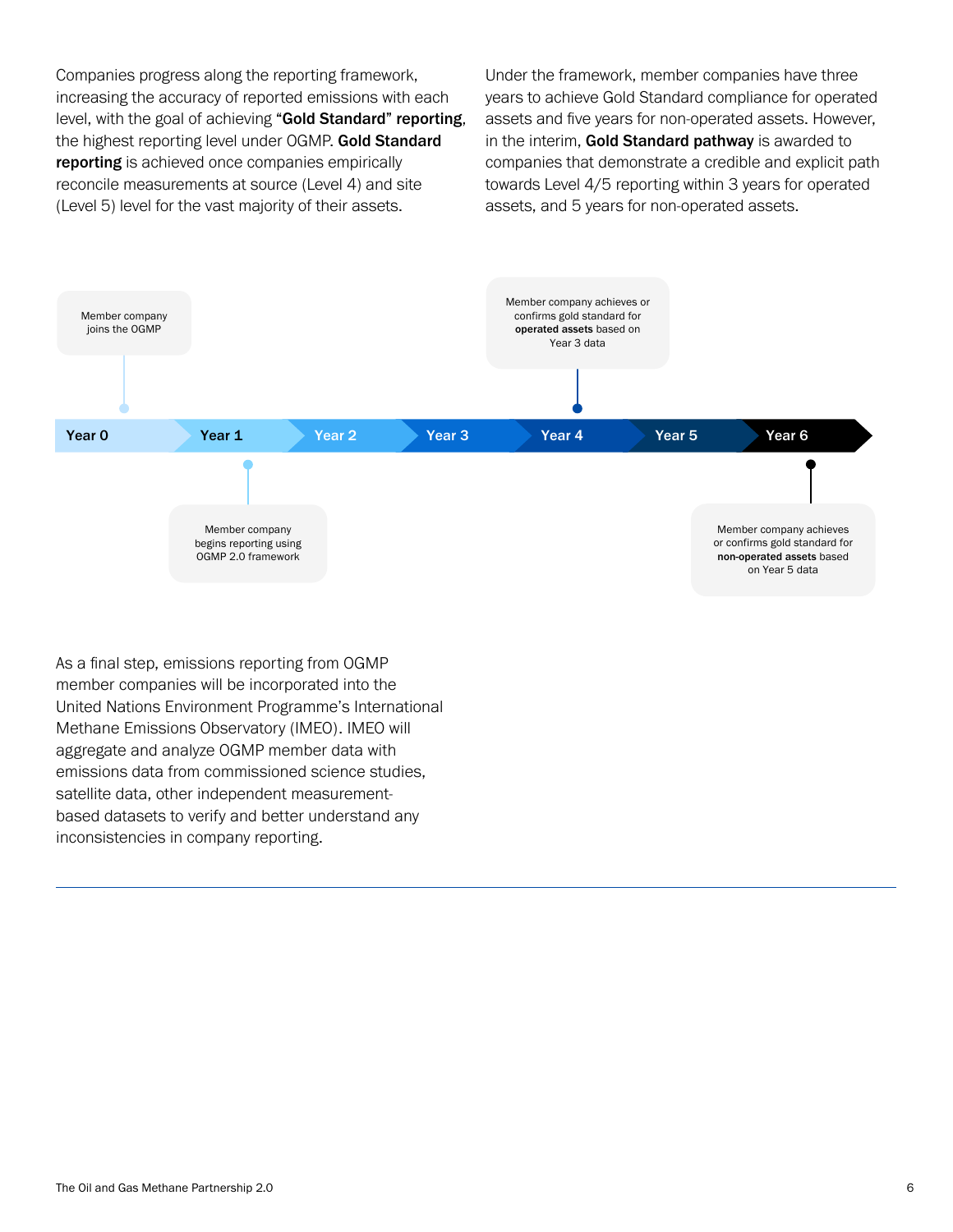# Frequently Asked Questions

#### Why address methane emissions?

While carbon dioxide is often the focus of greenhouse gas emission discussions, at least a quarter of today's warming is caused by methane emissions from human sources. Methane is over 80 times more potent than carbon dioxide in the first two decades after its release. The IPCC's latest report confirms that cutting shortlived pollutants like methane is the single fastest, most effective way to slow the current rate of warming.<sup>10,11</sup>

As a major source of global methane emissions, the oil and gas industry bears a special responsibility for urgent action to bring methane leakage and flaring under control. Ongoing advancements in oil and gas emissions measurement and management technology make abatement a low-hanging fruit for significant climate

system impact. Recent analysis from the International Energy Agency (IEA) finds that 40% of global methane emissions from upstream operations can be mitigated at no net cost  $12$ 

#### How does the OGMP compare to other existing reporting frameworks for methane emissions?

The OGMP represents a new approach to reporting oil and gas industry methane emissions. It is the first comprehensive, measurement-based framework specifically designed for the oil and gas industry. Below is a comparison of the OGMP to other reporting and disclosure frameworks available for methane emissions reporting today.

|                                           | <b>OGMP</b>                                                                                      | <b>Task Force on</b><br><b>Climate-Related</b><br><b>Financial</b><br><b>Disclosures (TCFD)</b>                                            | <b>Value Reporting</b><br><b>Foundation (SASB)</b>                                                                           | <b>ONE Future</b>                                                                        | <b>EPA Greenhouse Gas</b><br><b>Reporting Program</b>                                      |
|-------------------------------------------|--------------------------------------------------------------------------------------------------|--------------------------------------------------------------------------------------------------------------------------------------------|------------------------------------------------------------------------------------------------------------------------------|------------------------------------------------------------------------------------------|--------------------------------------------------------------------------------------------|
| <b>Industry</b><br><b>Focus</b>           | $\checkmark$<br>Specifically<br>designed for the oil<br>and gas sector                           |                                                                                                                                            | Oil and gas<br>specific reporting<br>protocol                                                                                | $\checkmark$<br>Oil and gas specific<br>reporting protocol                               | $\checkmark$<br>Oil and gas<br>specific protocol<br>(Subpart W)                            |
| <b>Methane</b><br><b>Disclosure</b>       | $\checkmark$<br>Reports methane<br>emissions separately<br>from CO <sub>2</sub> and other<br>GHG | $\boldsymbol{\mathsf{x}}$<br>Establishes<br>recommendations for<br>climate related<br>financial disclosures.<br>rather than industry       | $\boldsymbol{\mathsf{x}}$<br>Methane reported as<br>percentage of total<br>CO <sub>2</sub> emissions using<br>a 100-year GWP | Reports methane<br>emissions separately<br>from $CO2$ , but not by<br>individual company | $\checkmark$<br>Reports methane<br>emissions separately<br>from CO <sub>2</sub>            |
| <b>Asset</b><br>Coverage                  | $\checkmark$<br>Covers all segments<br>and material assets of<br>the oil and gas value<br>chain  | specific guidelines                                                                                                                        | Emission reporting<br>boundaries vary by<br>approach selected                                                                | $\boldsymbol{\mathsf{x}}$<br>Emissions only<br>reported from<br>operated assets          | Owners and operators<br>from all parts of the<br>U.S. value chain must<br>report emissions |
| <b>Measurement</b><br><b>Requirements</b> | $\checkmark$<br>Utilizes direct<br>measurement-<br>based reporting                               | $\boldsymbol{\mathsf{x}}$<br>Emissions are<br>calculated in line with<br>the GHG protocol, which<br>does not require direct<br>measurement | $\bm{x}$<br>No requirement to<br>utilize direct<br>measurement                                                               | $\boldsymbol{\mathsf{x}}$<br>Relies on<br>emissions factor<br>approaches                 | X<br>Relies on<br>emissions factor<br>approaches                                           |

*In the future OGMP will generate emissions data that could feed into broader industry reporting frameworks, positively supporting disclosure across the board.* 

10 [https://www.ipcc.ch/report/ar6/wg1/](https://www.ipcc.ch/report/ar6/wg1/ )

11 [https://blogs.edf.org/](https://blogs.edf.org/energyexchange/2021/08/09/new-ipcc-report-zeroes-in-on-urgency-of-reducing-methane/ ) [energyexchange/2021/08/09/new-ipcc-report-](https://blogs.edf.org/energyexchange/2021/08/09/new-ipcc-report-zeroes-in-on-urgency-of-reducing-methane/ )[zeroes-in-on-urgency-of-reducing-methane/](https://blogs.edf.org/energyexchange/2021/08/09/new-ipcc-report-zeroes-in-on-urgency-of-reducing-methane/ )

12 [https://www.iea.org/reports/methane](https://www.iea.org/reports/methane-tracker-2020)[tracker-2020](https://www.iea.org/reports/methane-tracker-2020)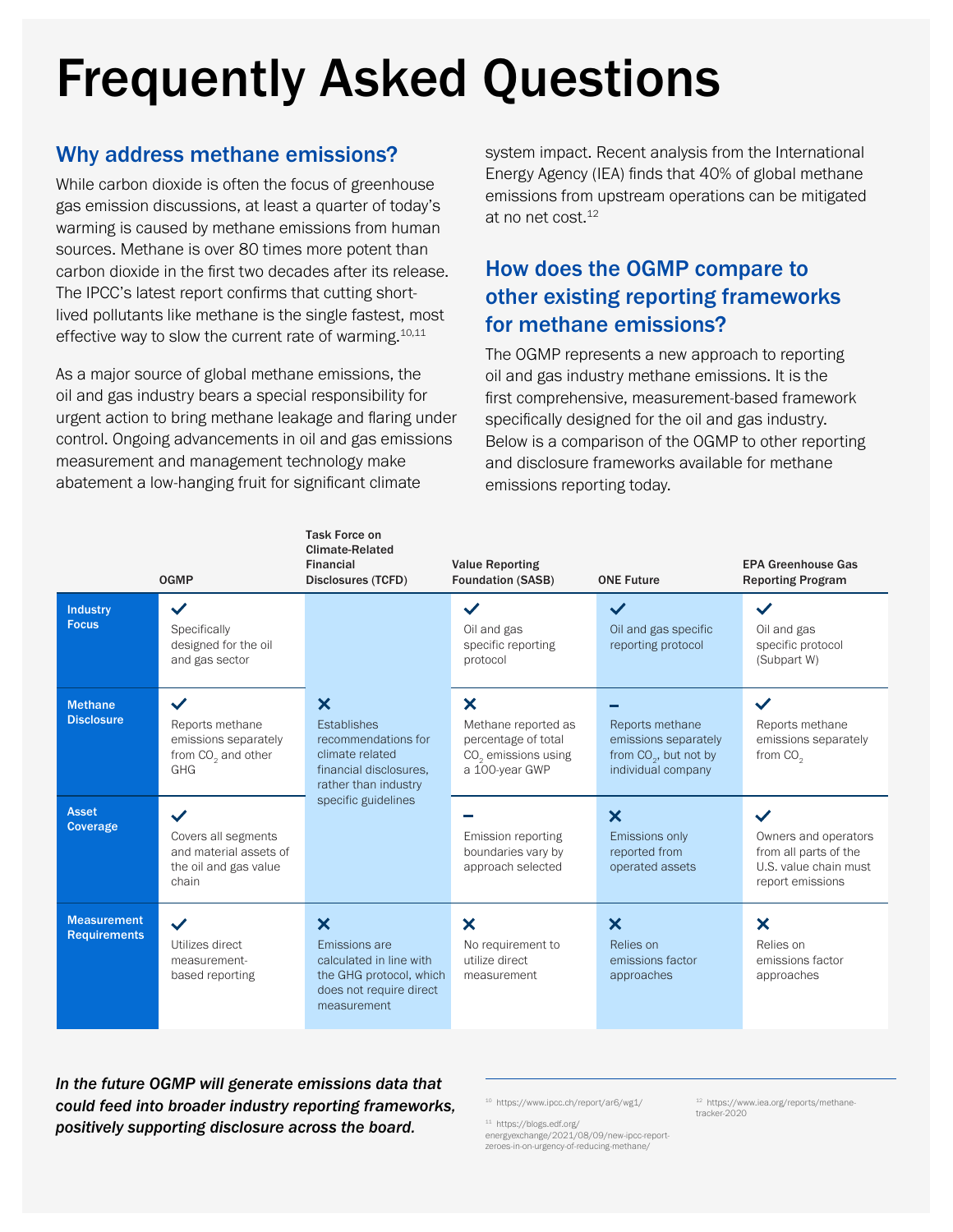#### What kinds of technologies can be used to directly measure, report, and verify emissions?



#### What are some challenges to implementing the framework, and how can they be addressed?

| <b>Potential Implementation Challenges</b>                                                                                                                                                                                                                                                          | <b>How They Can Be Addressed</b>                                                                                                                                                                                                                                                                                                                                               |                                                                                                                                                                                                                                                                                                                |  |
|-----------------------------------------------------------------------------------------------------------------------------------------------------------------------------------------------------------------------------------------------------------------------------------------------------|--------------------------------------------------------------------------------------------------------------------------------------------------------------------------------------------------------------------------------------------------------------------------------------------------------------------------------------------------------------------------------|----------------------------------------------------------------------------------------------------------------------------------------------------------------------------------------------------------------------------------------------------------------------------------------------------------------|--|
| Given the perceived current state of methane<br>emissions measurement and quantification<br>technology, it can be challenging for some<br>companies to commit to meeting OGMP's<br>target of achieving OGMP Gold Standard Level<br>4 and 5 reporting within the three-year<br>designated timeframe. | Major oil and gas companies around the world<br>and across the gas supply chain have already<br>committed to achieving OGMP Gold Standard<br>reporting within three years, demonstrating<br>they back their ability to achieve this goal with<br>on-going advancements in technology.                                                                                          | However, the OGMP framework does also<br>acknowledge there may be challenges in<br>meeting Gold Standard reporting and allows<br>for flexibility in achieving Gold Standard<br>reporting if companies can demonstrate<br>good faith efforts have been made.                                                    |  |
| The scale and complexity of measuring<br>methane emissions from all material sources<br>can feel like an overwhelming challenge for<br>companies.                                                                                                                                                   | New signatories are not expected to start from<br>scratch and will have access to industry best<br>practices on how to tackle this challenge.<br>Technical guidance is being jointly developed<br>and updated by OGMP members in order to<br>provide companies with a detailed and<br>actionable roadmap to achieve Gold Standard<br>reporting.                                | Further, the OGMP encourages the most<br>significant sources of methane emissions to<br>be prioritized, with assets accounting for<br>95% of an operator's emissions considered<br>as material. This reduces the burden on<br>operators for smaller sources that might be<br>impractical or costly to measure. |  |
| Companies cite their limited influence<br>over joint venture partners as a<br>challenge to reporting emissions from<br>non-operated assets.                                                                                                                                                         | Despite comprising on average 40% of<br>supermajor production, non-operated assets<br>remain largely unaccounted for in oil and gas<br>ESG disclosures, representing a material risk<br>for investors. Companies have a responsibility<br>to influence joint venture partners to manage<br>and disclose emissions from non-operated<br>assets as with material financial KPIs. | The industry initiative the Methane<br>Guiding Principles is building a bank of<br>resources for engagement with joint<br>venture partners, providing tools and<br>frameworks for companies to successfully<br>report and reduce emissions from<br>non-operated assets.                                        |  |